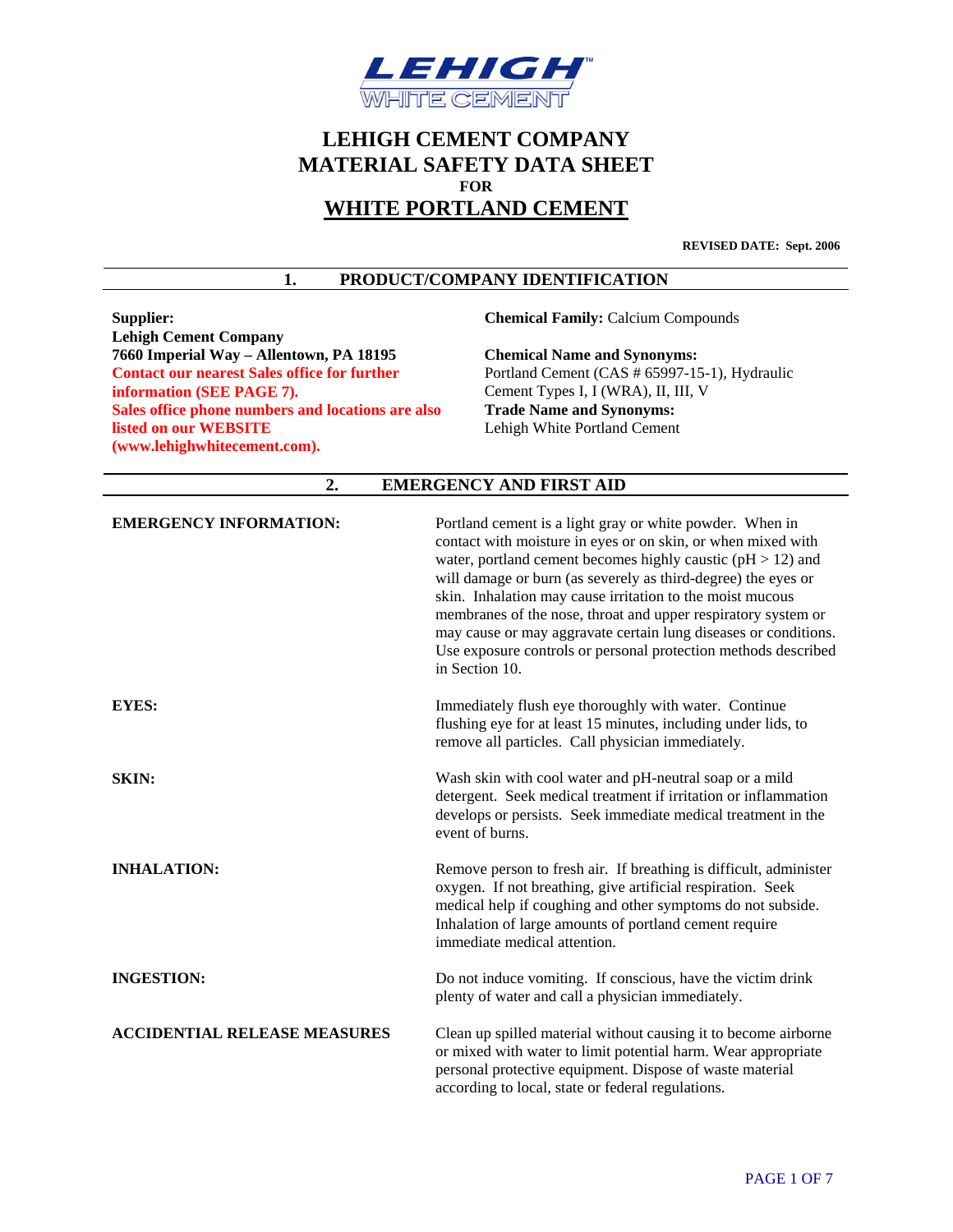#### **3. COMPOSITION INFORMATION**

| <b>DESCRIPTION:</b>                                                                  | This product consists of finely ground portland cement clinker<br>mixed with a small amount of gypsum (calcium sulfate<br>dihydrate). The portland cement clinker is made by heating to a<br>high temperature a mixture of substances such as limestone,<br>sand, clay and shale. Portland cement is essentially hydraulic<br>calcium silicates contained in a crystalline mass, not separable<br>into individual components. Major compounds are: |                                                                                                                                                                                 |                                                                                                                                     |
|--------------------------------------------------------------------------------------|----------------------------------------------------------------------------------------------------------------------------------------------------------------------------------------------------------------------------------------------------------------------------------------------------------------------------------------------------------------------------------------------------------------------------------------------------|---------------------------------------------------------------------------------------------------------------------------------------------------------------------------------|-------------------------------------------------------------------------------------------------------------------------------------|
|                                                                                      | $3CaO-SiO2$<br>$2CaO \cdot SiO_2$<br>$3CaO•Al2O3$<br>$4CaO•Al2O3•Fe2O3$<br>$CaSO_4$ •2H <sub>2</sub> O<br>CaCO <sub>3</sub>                                                                                                                                                                                                                                                                                                                        | <b>Tricalcium Silicate</b><br>Dicalcium Silicate<br><b>Tricalcium Aluminate</b><br>Tetracalcium<br>aluminoferrite<br>Calcium Sulfate<br>dihydrate (Gypsum)<br>Calcium Carbonate | CAS #12168-85-3<br>CAS #10034-77-2<br>CAS #12042-78-3<br>CAS #12068-35-8<br>CAS #7778-18-9<br>$(CAS #13397-24-5)$<br>CAS #1317-65-3 |
|                                                                                      | <b>HAZARDOUS INGREDIENTS</b><br>4.                                                                                                                                                                                                                                                                                                                                                                                                                 |                                                                                                                                                                                 |                                                                                                                                     |
| <b>COMPONENT</b>                                                                     | <b>OSHA PEL</b><br>(8-Hour TWA)<br>-----------------------                                                                                                                                                                                                                                                                                                                                                                                         | <b>ACGIH TLV-TWA</b><br>$(1995-1996)$<br>-------------------------                                                                                                              | <b>NIOSH REL</b><br>$(8-Hour TWA)$                                                                                                  |
| <b>Portland Cement</b> (CAS #65997-15-1)<br>50 to 95% by weight                      | 5 mg respirable dust/ $m3$<br>15 mg total dust/ $m3$                                                                                                                                                                                                                                                                                                                                                                                               | 10 mg total dust/ $m^3$                                                                                                                                                         |                                                                                                                                     |
| Calcium sulfate (CAS #7778-18-9)<br>[Gypsum (CAS #13397-24-5)]<br>0 to 10% by weight | 5 mg respirable dust/ $m3$<br>15 mg total dust/ $m3$                                                                                                                                                                                                                                                                                                                                                                                               | 10 mg total dust/ $m3$                                                                                                                                                          |                                                                                                                                     |
| Iron oxide (CAS #1309-37-1)<br>0 to 15% by weight                                    | $10 \text{ mg/m}^3$                                                                                                                                                                                                                                                                                                                                                                                                                                | $5 \text{ mg/m}^3$                                                                                                                                                              |                                                                                                                                     |
| Calcium carbonate (CAS #1317-65-3)<br>0 to 5% by weight                              | 5 mg respirable dust/ $m3$<br>15 mg total dust/ $m3$                                                                                                                                                                                                                                                                                                                                                                                               | 10 mg total dust/ $m3$                                                                                                                                                          |                                                                                                                                     |
| Magnesium oxide $(CAS #1309-48-4)$<br>0 to 5% by weight                              | 15 mg total dust/ $m3$                                                                                                                                                                                                                                                                                                                                                                                                                             | 10 mg total dust/ $m3$                                                                                                                                                          |                                                                                                                                     |
| Calcium oxide (CAS #1305-78-8)<br>0 to $5\%$ <sup>1</sup> by weight                  | $5 \text{ mg/m}^3$                                                                                                                                                                                                                                                                                                                                                                                                                                 | $2 \text{ mg/m}^3$                                                                                                                                                              |                                                                                                                                     |
| Crystalline silica (CAS #14808-60-7)<br>0 to 5% by weight                            | 10 mg of respirable dust/ $m3$<br>% $SiO_2 + 2$<br>$\frac{30 \text{ mg of total dust/m}^3}{20 \text{ mg of total}}$<br>% $SiO_2 + 2$<br>250 million particles/ $ft^3$<br>% $SiO_2 + 5$                                                                                                                                                                                                                                                             | 0.05 mg respirable quartz/ $m3$                                                                                                                                                 | 0.05 mg respirable quartz<br>dust/m <sup>3</sup>                                                                                    |

#### TRACE INGREDIENTS:

Due to the use of substances mined from the earth's crust, trace amounts of naturally occurring, potentially harmful constituents may be detected during chemical analysis. Portland cement may contain up to 0.75% insoluble residue. A small amount of this residue includes free crystalline silica. Portland cement also may contain trace (<0.05%) amounts of chromium salts or compounds (including hexavalent chromium) or other metals (including nickel compounds) found to be hazardous or toxic in some chemical forms. These metals are present mostly as trace substitutions within the principal minerals. Other trace constituents may include potassium and sodium sulfate compounds.

<span id="page-1-0"></span><sup>&</sup>lt;sup>1</sup> If Portland/Lime blended product "0 to 25%" values.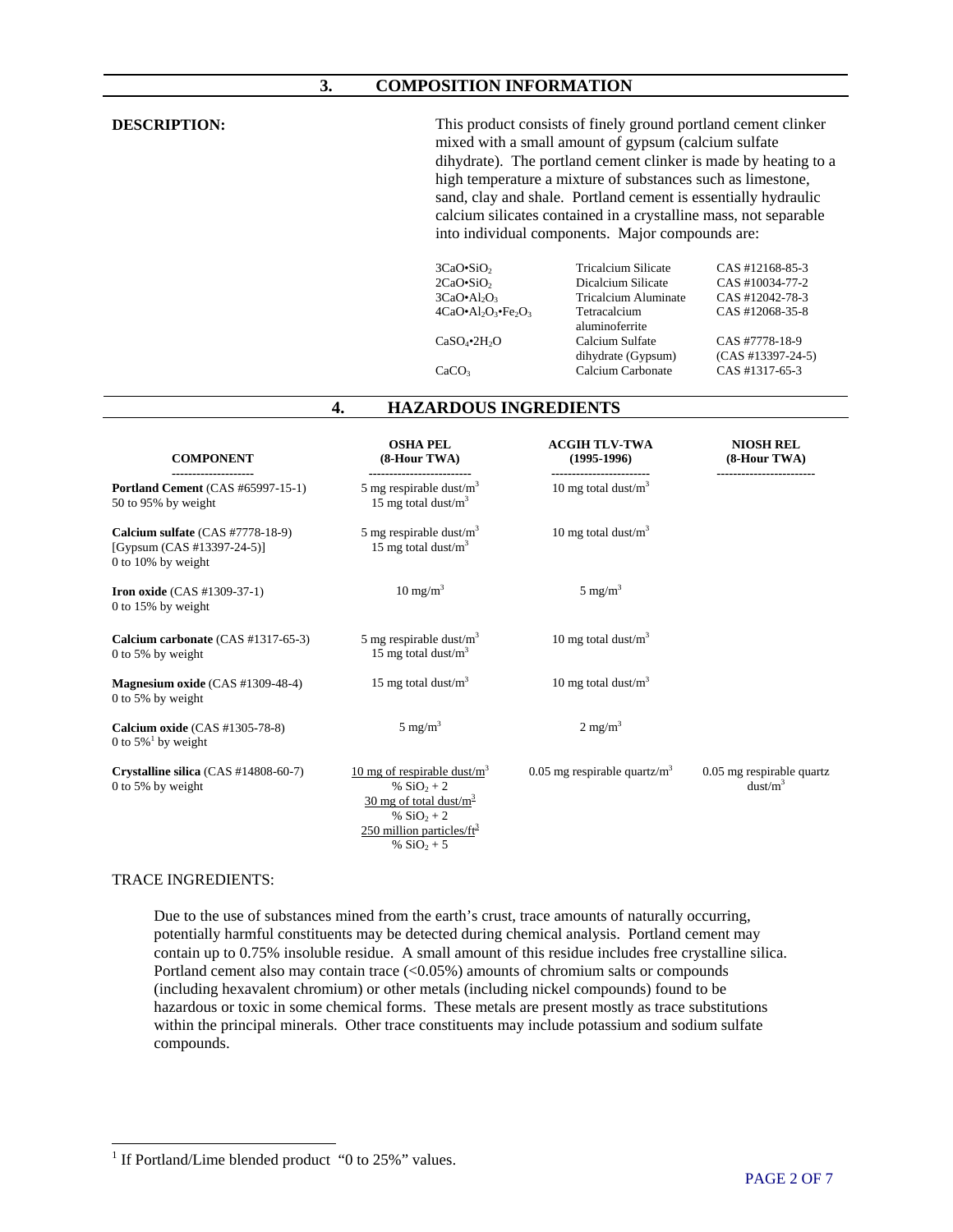# **5. HAZARD IDENTIFICATION**

| POTENTIAL HEALTH EFFECTS:      | NOTE: Potential health effects may vary depending upon the<br>duration and degree of exposure. To reduce or eliminate health<br>hazards associated with this product, use exposure controls or<br>personal protection methods as described in Section 10.                                                                                                                                                                      |
|--------------------------------|--------------------------------------------------------------------------------------------------------------------------------------------------------------------------------------------------------------------------------------------------------------------------------------------------------------------------------------------------------------------------------------------------------------------------------|
| <b>EYE CONTACT:</b>            | (Acute/Chronic) Exposure to airborne dust may cause<br>immediate or delayed irritation or inflammation of the cornea.<br>Eye contact by larger amounts of dry powder or splashes of wet<br>portland cement may cause effects ranging from moderate eye<br>irritation to chemical burns and blindness.                                                                                                                          |
| <b>SKIN CONTACT:</b>           | (Acute) Exposure to dry portland cement may cause drying of<br>the skin with consequent mild irritation or more significant<br>effects attributable to aggravation of other conditions.<br>Discomfort or pain cannot be relied upon to alert a person to a<br>hazardous skin exposure.                                                                                                                                         |
|                                | (Chronic) Dry portland cement coming in contact with wet skin<br>or exposure to wet portland cement may cause more severe skin<br>effects, including thickening, cracking or fissuring of the skin.<br>Prolonged exposure can cause severe skin damage in the form<br>of chemical (caustic) burns.                                                                                                                             |
|                                | (Acute/Chronic) Some individuals may exhibit an allergic<br>response upon exposure to portland cement. The response may<br>appear in a variety of forms ranging from a mild rash to severe<br>skin ulcers.                                                                                                                                                                                                                     |
| <b>INHALATION:</b>             | (Acute) Exposure to portland cement may cause irritation to the<br>moist mucous membranes of the nose, throat and upper<br>respiratory system. Pre-existing upper respiratory and lung<br>diseases may be aggravated by inhalation of portland cement.                                                                                                                                                                         |
|                                | (Chronic) Inhalation exposure to free crystalline silica may<br>cause delayed lung injury including silicosis, a disabling and<br>potentially fatal lung disease, and/or cause or aggravate other<br>lung diseases or conditions.                                                                                                                                                                                              |
| <b>INGESTION:</b>              | (Acute/Chronic) Internal discomfort or ill effects are possible if<br>large quantities are swallowed.                                                                                                                                                                                                                                                                                                                          |
| <b>CARCINOGENIC POTENTIAL:</b> | Portland cement is not recognized as a carcinogen by NTP,<br>OSHA, or IARC. However, it may contain trace amounts of<br>heavy metals recognized as carcinogens by these organizations.<br>In addition, IARC classifies crystalline silica, a trace<br>constituent, as a known human carcinogen (Group I). NTP has<br>characterized respirable silica as "reasonably anticipated to be a<br>carcinogen." (See also Section 13.) |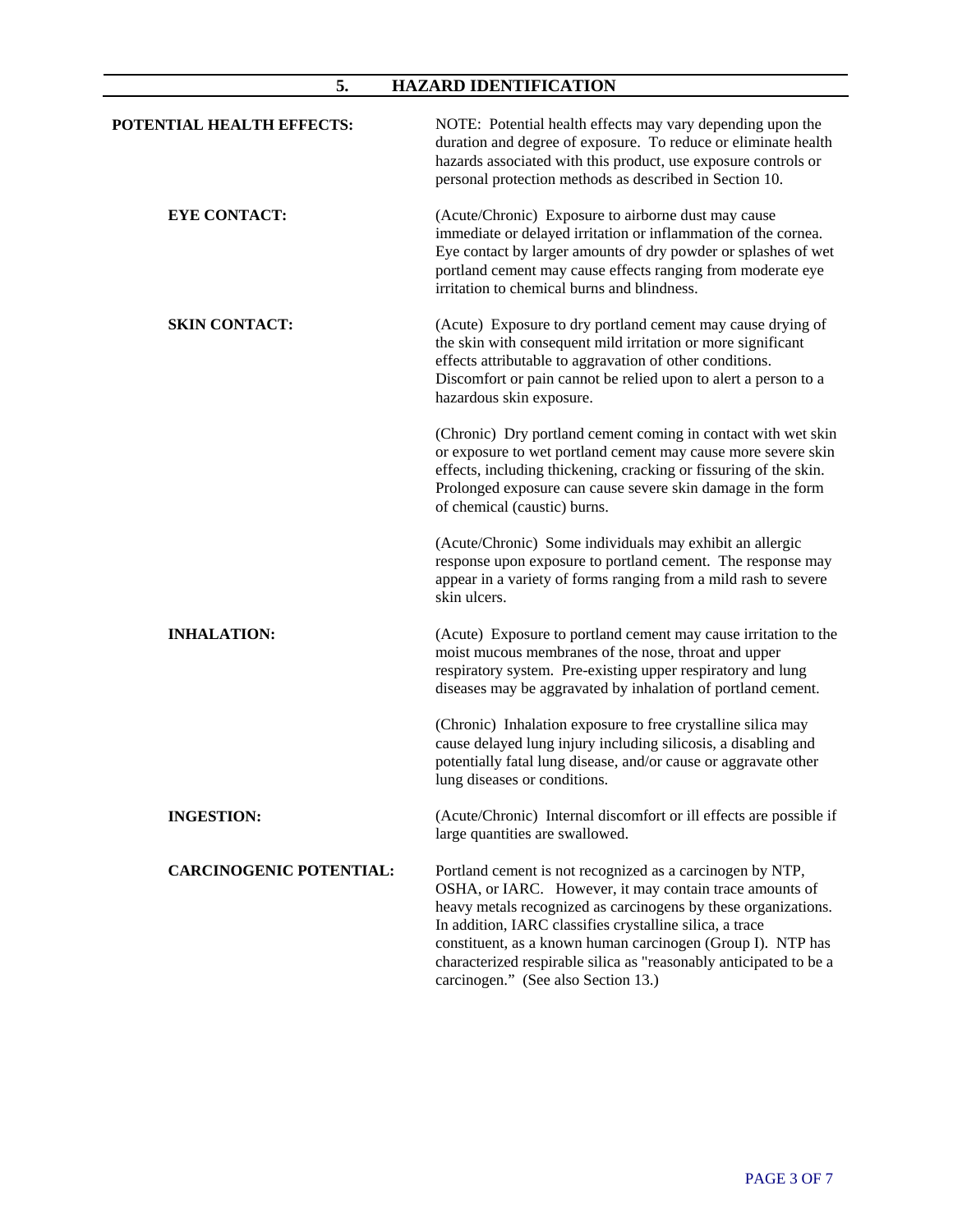# **6. PHYSICAL/CHEMICAL DATA**

| APPEARANCE/ODOR:                                | Gray, white or colored<br>powder, odorless | PHYSICAL STATE:             | Solid (Powder)                               |
|-------------------------------------------------|--------------------------------------------|-----------------------------|----------------------------------------------|
| <b>BOILING POINT:</b>                           | $>1000^{\circ}$ C                          | MELTING POINT:              | Not applicable                               |
| <b>VAPOR PRESSURE:</b>                          | Not applicable                             | <b>VAPOR DENSITY:</b>       | Not applicable                               |
| pH (IN WATER) (ASTM D<br>$1293-95$              | 12 to 13                                   | <b>SOLUBILITY IN WATER:</b> | Slightly soluble $(0.1\% \text{ to } 1.0\%)$ |
| SPECIFIC GRAVITY (H <sub>2</sub> O<br>$= 1.0$ : | 3.15                                       | <b>EVAPORATION RATE:</b>    | Not applicable                               |

#### **7. FIRE AND EXPLOSION**

| FLASH POINT:                  | None            | LOWER EXPLOSIVE LIMIT:                 | None |
|-------------------------------|-----------------|----------------------------------------|------|
| AUTO IGNITION<br>TEMPERATURE: | Not combustible | <b>UPPER EXPLOSIVE LIMIT:</b>          | None |
| <b>FLAMMABLE LIMITS</b>       | Not applicable  | SPECIAL FIRE FIGHTING<br>PROCEDURES:   | None |
| EXTINGUISHING MEDIA:          | Not combustible | UNUSUAL FIRE AND EXPLOSION<br>HAZARDS: | None |
| <b>HAZARDOUS</b>              | None            |                                        |      |

**COMBUSTION** PRODUCTS:

# **8. STABILITY AND REACTIVITY DATA**

| <b>STABILITY:</b>                | Product is stable. Keep dry until used.                                                                                    |
|----------------------------------|----------------------------------------------------------------------------------------------------------------------------|
| <b>CONDITIONS TO AVOID:</b>      | Unintentional contact with water. Contact with water will result<br>in hydration and produces (caustic) calcium hydroxide. |
| INCOMPATIBILITY:                 | Wet portland cement is alkaline. As such, it is incompatible<br>with acids, ammonium salts and aluminum metal.             |
| <b>HAZARDOUS DECOMPOSITION:</b>  | Will not occur.                                                                                                            |
| <b>HAZARDOUS POLYMERIZATION:</b> | Will not occur.                                                                                                            |

## **9. PRECAUTIONS FOR HANDLING, STORAGE AND DISPOSAL**

| <b>HANDLING AND STORAGE</b> | Keep dry until used. Handle and store in a manner so that<br>airborne dust does not exceed applicable exposure limits. Use<br>adequate ventilation and dust collection. Use exposure control<br>and personal protection methods as described in Section 10.                                                                                            |
|-----------------------------|--------------------------------------------------------------------------------------------------------------------------------------------------------------------------------------------------------------------------------------------------------------------------------------------------------------------------------------------------------|
| <b>SPILL:</b>               | Use dry clean-up methods that do not disperse dust into the air<br>or entry into surface water. Material can be used if not<br>contaminated. Place in an appropriate container for disposal or<br>use. Avoid inhalation of dust and contact with skin and eyes.<br>Use exposure control and personal protection methods as<br>described in Section 10. |
| <b>DISPOSAL:</b>            | Comply with all applicable local, state and federal regulations<br>for disposal of unusable or contaminated materials. Dispose of<br>packaging/containers according to local, state and federal<br>regulations.                                                                                                                                        |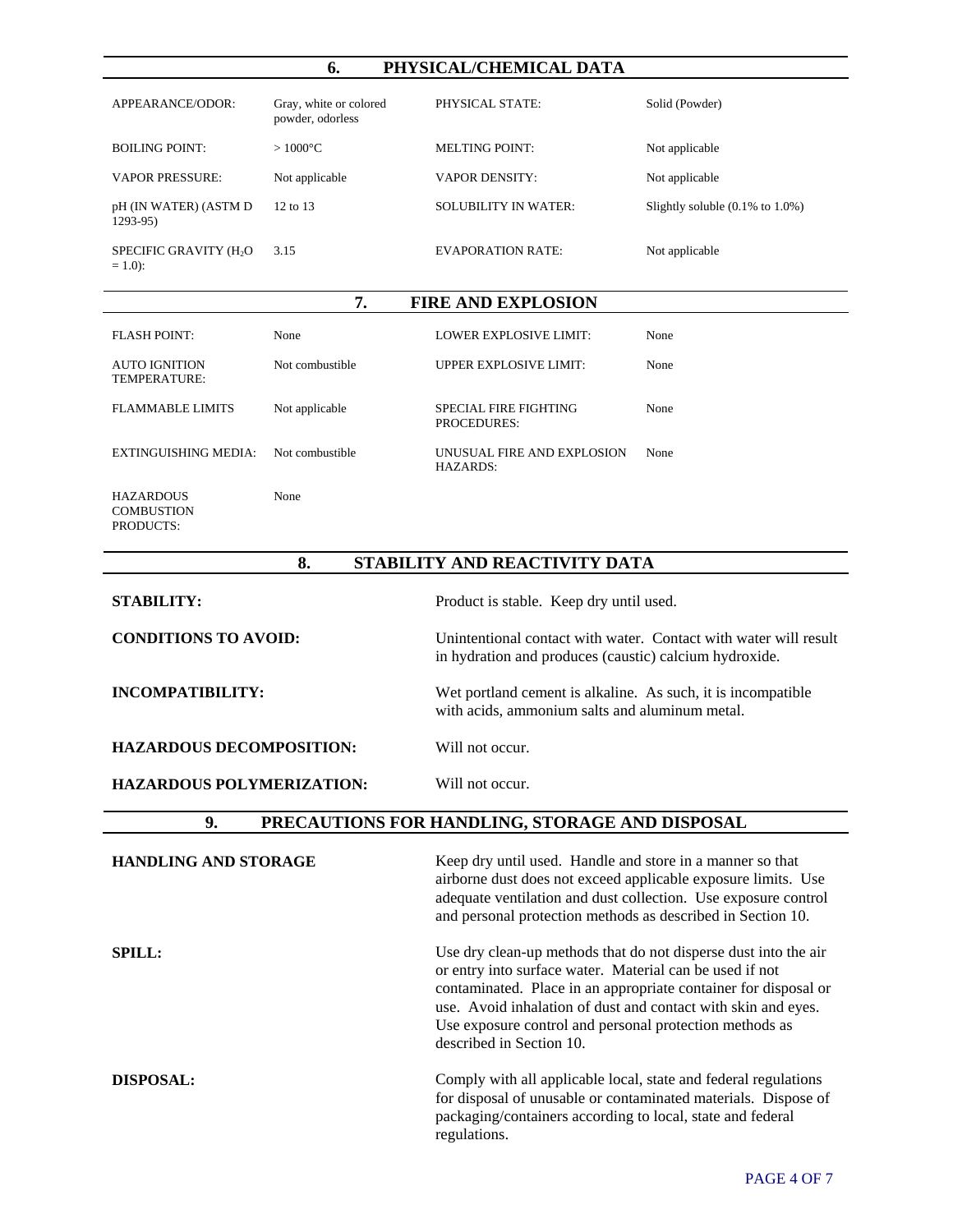### **10. EXPOSURE CONTROLS/PERSONAL PROTECTION**

| <b>RESPIRATORY PROTECTION:</b> | Use local exhaust or general dilution ventilation to control dust<br>levels below applicable exposure limits. Minimize dispersal of<br>dust into the air.                                                                                                                                                                                                                                                  |
|--------------------------------|------------------------------------------------------------------------------------------------------------------------------------------------------------------------------------------------------------------------------------------------------------------------------------------------------------------------------------------------------------------------------------------------------------|
|                                | If local or general ventilation is not adequate to control dust<br>levels below applicable exposure limits or when dust causes<br>irritation or discomfort, use MSHA/NIOSH approved<br>respirators.                                                                                                                                                                                                        |
| <b>EYE PROTECTION:</b>         | Wear safety glasses with side shields or goggles to avoid contact<br>with the eyes. In extremely dusty environments and<br>unpredictable environments, wear tight-fitting unvented or<br>indirectly vented goggles to avoid eye irritation or injury.<br>Contact lenses should not be worn when handling cement or<br>cement containing products.                                                          |
| <b>SKIN PROTECTION:</b>        | Wear impervious abrasion- and alkali-resistant gloves, boots,<br>long-sleeved shirt, long pants or other protective clothing to<br>prevent skin contact. Promptly remove clothing dusty with dry<br>portland cement or clothing dampened with moisture mixed<br>with portland cement, and launder before re-use. If contact<br>occurs, wash areas contacted by material with pH neutral soap<br>and water. |

## **11. TRANSPORTATION DATA**

Portland cement is not hazardous under U.S. DOT regulations.

# **12. TOXICOLOGICAL AND ECOLOGICAL INFORMATION**

For a description of available, more detailed toxicological and ecological information, contact Lehigh Cement Company.

### **13. OTHER REGULATORY INFORMATION**

| Status under US OSHA Hazard Communication<br>Rule 29 CFR 1910.1200:   | Portland cement is considered a hazardous chemical under this<br>regulation and should be included in the employer's hazard<br>communication program. |
|-----------------------------------------------------------------------|-------------------------------------------------------------------------------------------------------------------------------------------------------|
| Status under CERCLA/Superfund, 40 CFR 117<br>and $302$ :              | Not listed.                                                                                                                                           |
| Hazard Category under SARA (Title III),<br>Sections $311$ and $312$ : | Portland cement qualifies as a hazardous substance with delayed<br>health effects.                                                                    |
| Status under SARA (Title III), Section 313:                           | May be subject to reporting requirements under Section 313.<br>Contact sales office for further information.                                          |
| Status under TSCA (as of May 1997):                                   | Some substances in portland cement are on the TSCA inventory<br>list.                                                                                 |
| Status under the Federal Hazardous Substances<br>Act:                 | Portland cement is a hazardous substance subject to statutes<br>promulgated under the subject act.                                                    |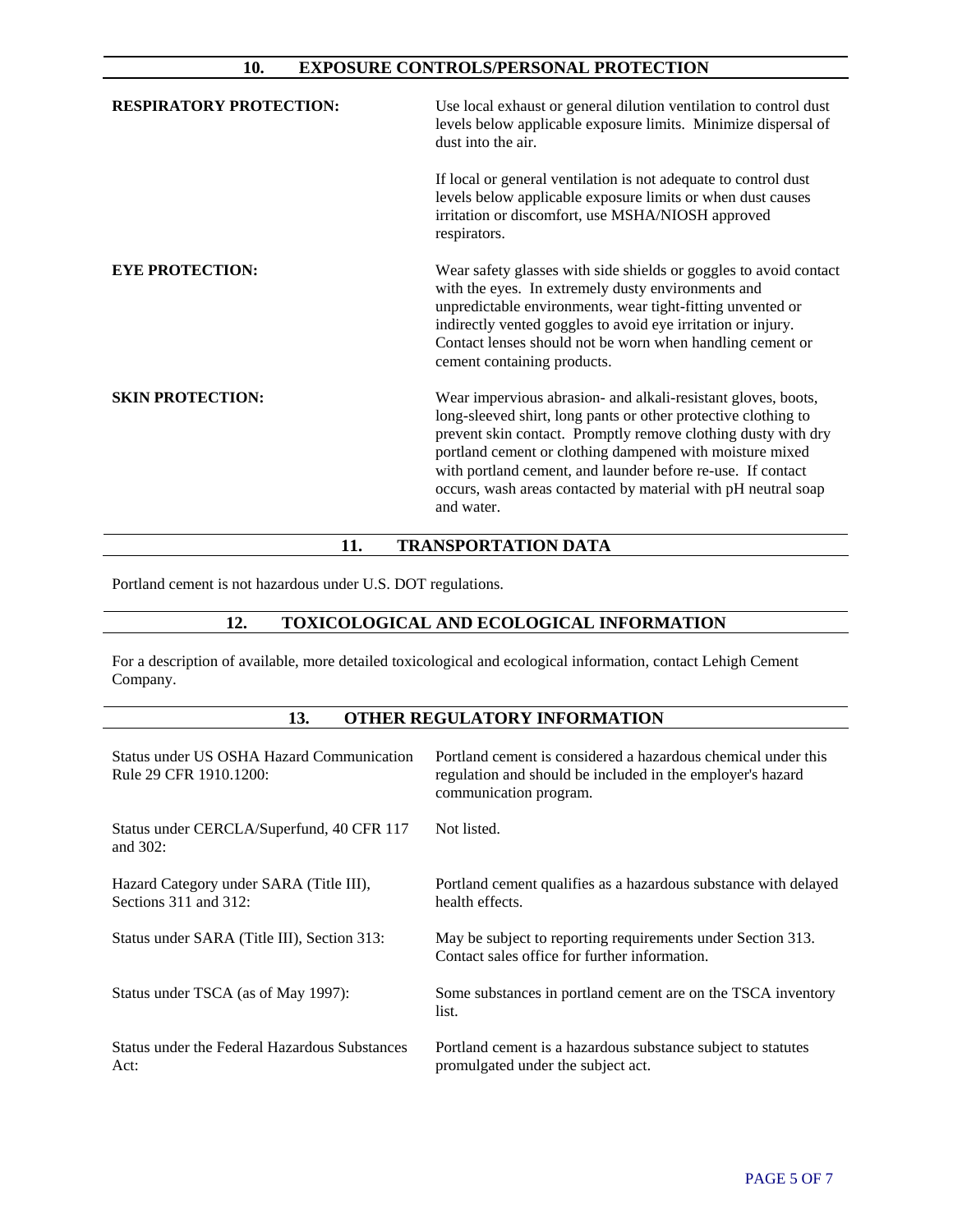Status under California Proposition 65: This product contains crystalline silica, a substance known to the State of California to cause cancer. This product also may contain trace amounts of heavy metals known to the State of California to cause cancer, birth defects or other reproductive harm.

#### **14. OTHER INFORMATION**

This MSDS provides information on various types of portland cement products. A particular product's composition may vary from sample to sample. The information provided herein is believed by Lehigh Cement Company to be accurate at the time of preparation or prepared from sources believed to be reliable. Health and safety precautions in this data sheet may not be adequate for all individuals or situations. Users have the responsibility to comply with all laws and procedures applicable to the safe handling and use of the product, to determine the suitability of the product for its intended use, and to understand possible hazards associated with mixing portland cement with other materials. This product neither contains nor is directly manufactured with any controlled ozone depleting substances, Class I and II. SELLER MAKES NO WARRANTY, EXPRESS OR IMPLIED, CONCERNING THE PRODUCT OR THE MERCHANTABILITY OR FITNESS THEREOF FOR ANY PURPOSE OR CONCERNING THE ACCURACY OF ANY INFORMATION PROVIDED BY LEHIGH CEMENT COMPANY.

#### **ABBREVIATIONS**

| <b>ACGIH</b>   | American Conference of Governmental Industrial Hygienists            |
|----------------|----------------------------------------------------------------------|
| <b>ASTM</b>    | American Society for Testing and Materials                           |
| <b>CAS</b>     | <b>Chemical Abstract Service</b>                                     |
| <b>CERCLA</b>  | Comprehensive Environmental Response, Compensation and Liability Act |
| <b>CFR</b>     | Code of Federal Regulations                                          |
| $ft^3$         | Cubic foot                                                           |
| <b>IARC</b>    | International Agency for Research on Cancer                          |
| m <sup>3</sup> | Cubic meter                                                          |
| mg             | Milligram                                                            |
| <b>MSHA</b>    | Mine Safety and Health Administration                                |
| <b>NIOSH</b>   | National Institute for Occupational Safety and Health                |
| <b>NTP</b>     | National Toxicology Program                                          |
| <b>OSHA</b>    | Occupational Safety and Health Administration                        |
| PEL            | Permissible Exposure Limit                                           |
| REL            | Recommended Exposure Limit                                           |
| <b>SARA</b>    | Superfund Amendments and Reauthorization Act                         |
| <b>TLV</b>     | Threshold Limit Value                                                |
| <b>TSCA</b>    | <b>Toxic Substance Control Act</b>                                   |
| <b>TWA</b>     | Time Weighted Average                                                |
|                |                                                                      |